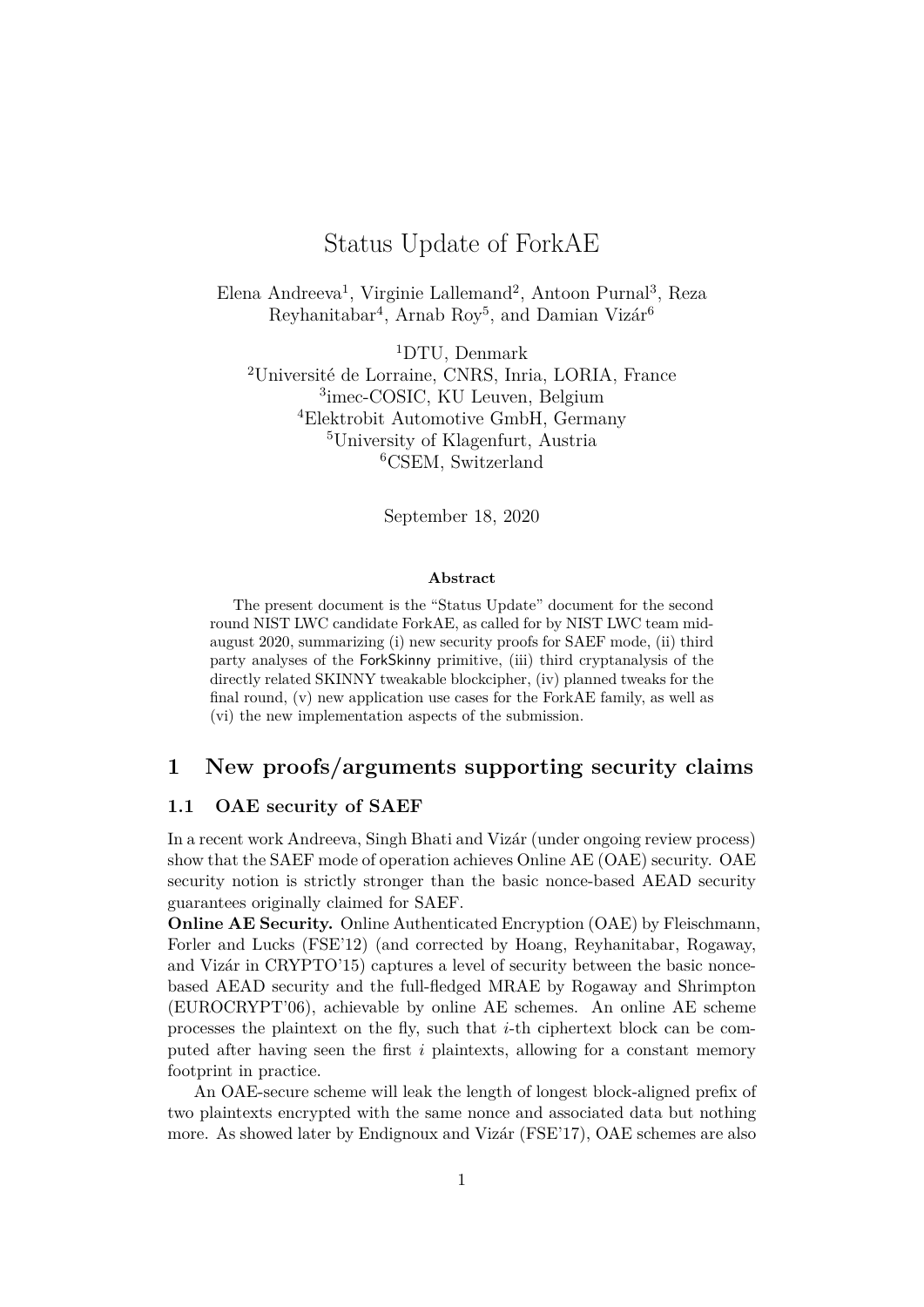resistant to block-wise adaptive attacks (where an application outputs a part of the ciphertext before it has been fed the entire plaintext).

**OAE Security of SAEF.** SAEF has been proven to be OAE-secure as long as the total number of blocks processed with the same key is  $\ll 2^{n/2}$  with *n* the blocksize of the underlying forkcipher  $(n = 128$  for all SAEF instances in the ForkAE family). Such a birthday-bounded security is common among OAE schemes (COLM is also birthday secure). SAEF thus provides guarantees that are strictly stronger qualitatively and unchanged quantitatively. To our knowledge, there are only four other NIST LWC second round candidates with provable claims on nonce misuse security.

# **2 Third-party Analysis of ForkSkinny and ForkAE**

**ForkSkinny** On the Dec. 10, 2019, we launched a cryptanalysis challenge for ForkSkinny, detailed on our website: [https://www.esat.kuleuven.be/cosic/](https://www.esat.kuleuven.be/cosic/forkae/home/forkskinny-challenge/) [forkae/home/forkskinny-challenge/](https://www.esat.kuleuven.be/cosic/forkae/home/forkskinny-challenge/) to encourage public cryptanalysis. Till this date, to the best of our knowledge, there have been no cryptanalysis results that break ForkSkinny with the specifed parameters in the challenge.

In an article published at ToSC 2020, Bariant, David and Leurent showed that the best attacks on SKINNY can be extended to one extra round for most ForkSkinny variants, and up to 3 rounds for ForkSkinny-128-256. These results do not contradict our security claims, and in particular do not threaten our proposal. The ForkSkinny continues to beneft from the comfortable security margin of SKINNY (for instance the best current cryptanalysis results for SKINNY-128- 256 reach about half of the total number of rounds). On the contrary, we believe that these rather limited improvement are a good sign regarding the security of our proposal.

**ForkAE** On the 12th of February, Patrick Derbez, Willi Meier, Ling Song, Reinhard Lueftenegger, Lenka Marekova and Danping Shi posted a comment on the lwc-forum mailing list. The authors reported that '*if an application allows to use ForkAE with various nonce lengths it is possible to mount a forgery*'. We stress that their analysis is incompatible with our cryptographic API, since the nonce length is explicitly specifed as a parameter of PAEF, which is chosen and fxed for an instance.

On the 26th of February, Huicong Liang, Hongjun Wu and Meiqin Wang reported a forgery attack on the mode of operation PAEF to us. We pointed and communicated the invalidity of their analysis and they agreed with us.

# **3 Comments on the Security of Forkcipher**

An idea which was used in an earlier forkcipher instantiation - ForkAES, is the exploitation of the reconstruction query in a forkcipher. It is unlikely that attacks that require inverse ForkSkinny queries in the "reconstruction" direction (i.e. adversary submits the "left" ciphertext block and expects to get the value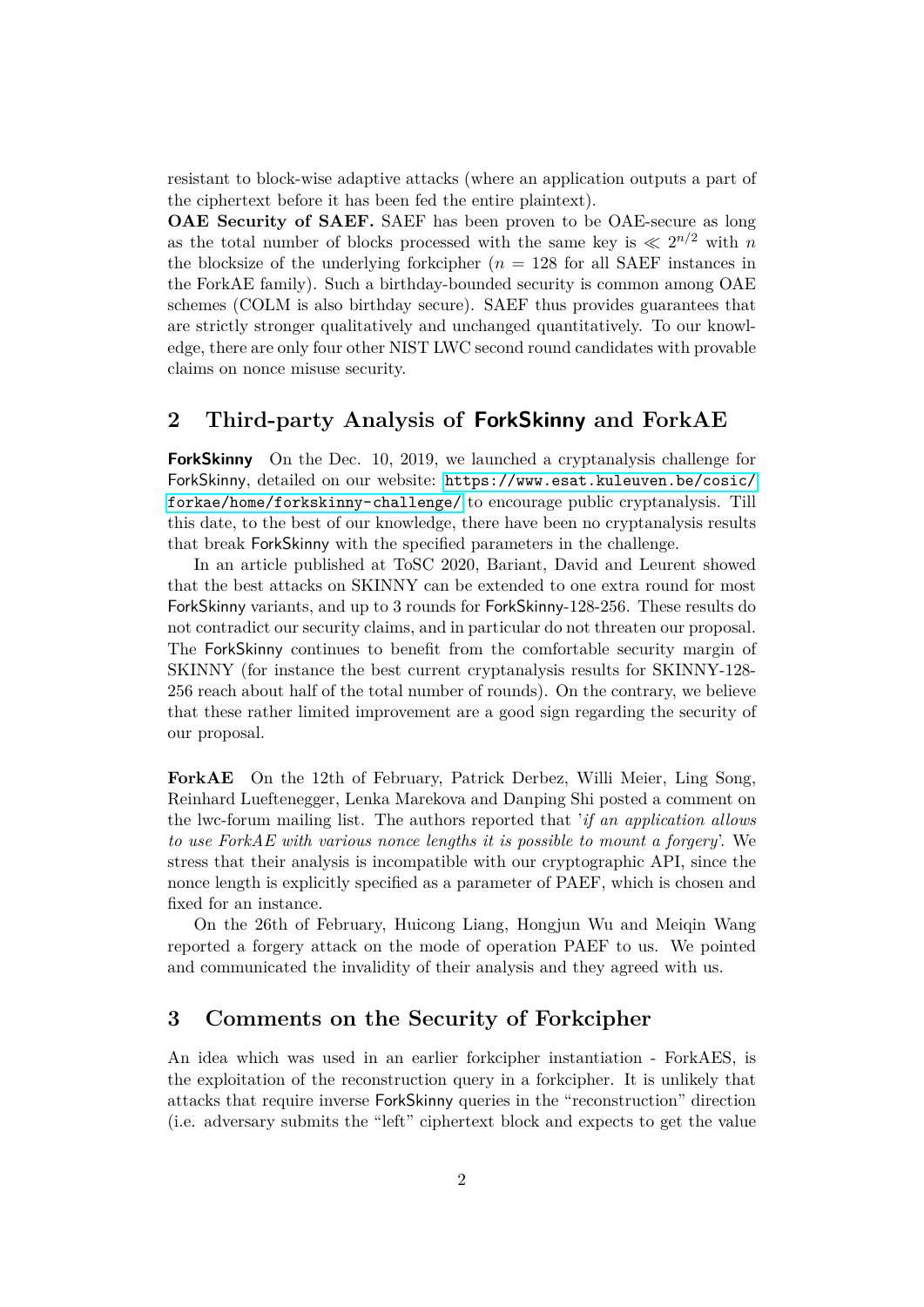of the corresponding "right" ciphertext block) are applicable to the algorithms in the ForkAE family. Even though the reconstruction of the ciphertext blocks chosen by the adversary is computed in the decryption algorithms *internally*, the adversary cannot learn the values of the reconstructed "right" ciphertext block in a blackbox attack, unless a forgery occurs (at which point the guarantees of ForkSkinny become become void anyway).

# **4 Related Cryptanalysis Results**

Our proposal being based on SKINNY and any new cryptanalysis of SKINNY can potentially have an impact on the security of ForkSkinny. Thus, we give here a brief overview of the most important recent advances on its analysis.

Although there are many cryptanalysis results published on SKINNY, none of them breaks the full round SKINNY. The advancement made since the announcement of round 2 candidates is rather limited, and as of today the cipher still has a security margin close to half its total number of rounds. The main recent advances are the following:

In a DCC article, Zhao and coauthors proposed a new technique that allows to attack 28 rounds of SKINNY-128-384 with a related-tweakey rectangle attack, which is one more round than before.

At CSCML 2020, Dunkelman et al. revisited some attacks on SKINNY, identifed issues with several of them (for which the patch requires to reduce the number of attacked rounds) and showed that the diffusion of the cipher is low, as biases after 8 full rounds of SKINNY can be observed. The maximum number of attacked rounds is not increased.

At FSE 2019, Song et al. re-evaluated the probability of previous boomerang distinguishers with the BCT technique and its extension. The probabilities are shown to be higher than previously evaluated. At the same conference, Ankele et al. developed new zero-correlation and integral attacks that rely on the linear tweakey schedule of SKINNY. In these two papers, the total number of attacked rounds is not improved.

In another ToSC paper, Zhang, Cao, Guo, and Pasalic proposed new techniques to find integral, truncated and impossible differential distinguishers. The authors claim the frst attack reaching 16 rounds out of 40 of SKINNY-128-128 in the single-key model.

At ICICS 2019, Chen et al. improved the complexity of the previous MITM attack by considering the key-bridging technique.

# **5 Planned tweak proposals**

The SKINNY tweakable block cipher comes with large security margin (of around 50%), a fact supported by a large body of cryptanalytic results.

We plan to propose a reduction of the number of rounds which are iterated in ForkSkinny. More specifcally, for the NIST compliant version ForkSkinny-128-288, we plan to reduce the number of rounds at least by 5 rounds after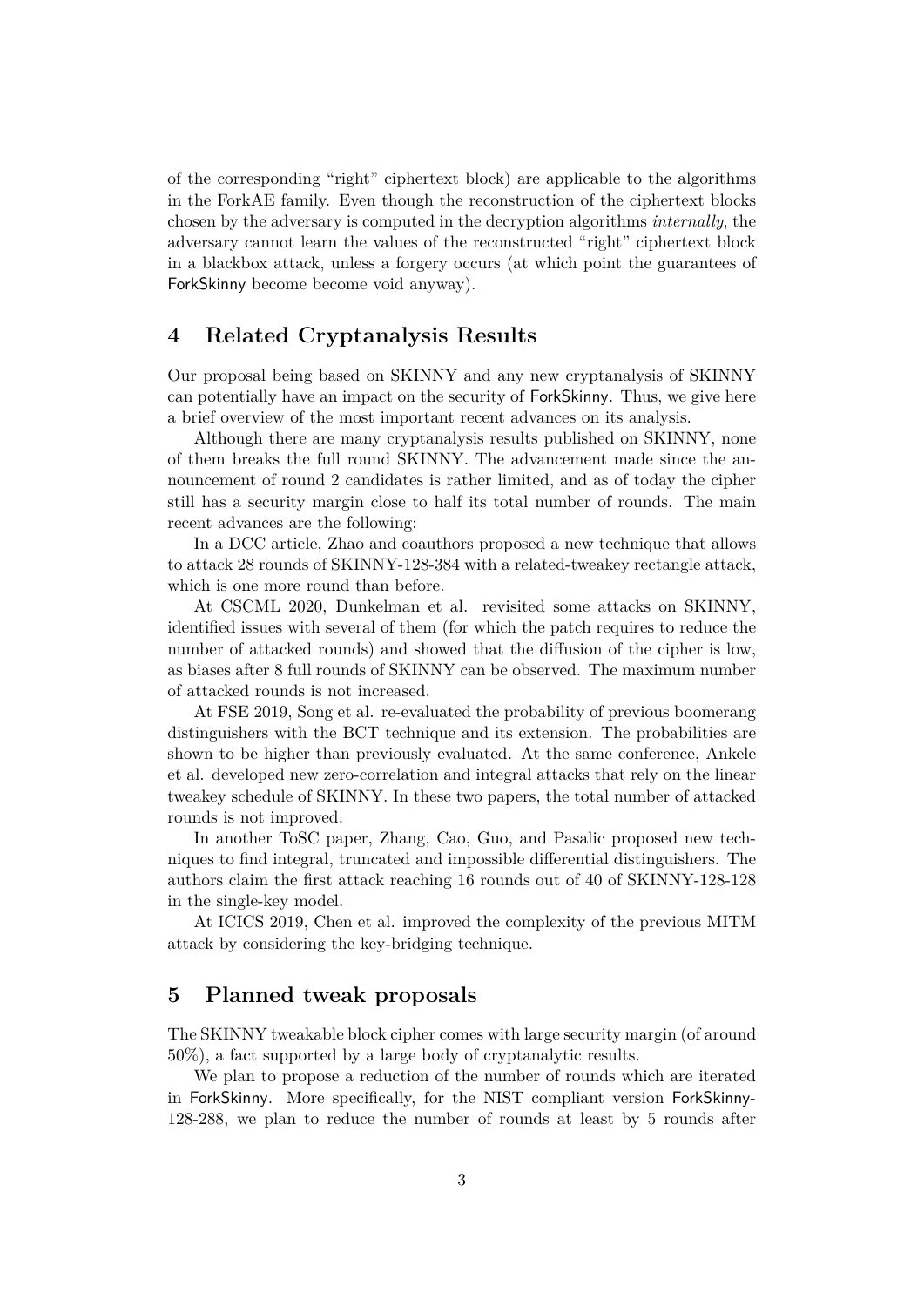forking, i.e.  $r_0 = r_1 = 26$  compared to the exisiting  $r_0 = r_1 = 31$ . We believe further reduction in the number of rounds for  $r_{\text{init}}$  and  $r_0, r_1$  are possible and we are currently investigating this. The feasibility of reducing of number of rounds further (for all versions of ForkSkinny) is also supported by the fnding of Bariant et al. that the best attack on SKINNY can be extended by 1 round (for the parameters of our ForkSkinny instances).

We additionally intend to extend and complement the ForkAE family with instances of the RPAEF mode, presented at ASIACRYPT'19. RPAEF is similar to PAEF but optimized to efficiently handle longer queries (requiring just one instance of ForkSkinny with a longer tweak compared to PAEF). Thanks to this inclusion, ForkAE family will become more versatile; it will still be the go-to solution for shortest queries, but it will also have a solution for the longer ones.

Finally, our yet unpublished results (under ongoing review process) show that ForkSkinny lends itself to the construction of CTR-like modes that achieve BBB security and improve efficiency of encryption-only for messages of any size. This is an additional feature of the ForkAE family which we may include in the next round.

## **6 New Use Cases**

The new analysis referenced in Section [1.1](#page-0-0) applies to SAEF without any need for modifcation, implying that ForkAE submission includes algorithms that cover the intersection between "lightweight" and "defense-in-depth" use cases, with the latter being a new use cases reported for ForkAE. We further illustrate the relevance of the use case below

*Nonce misuse in lightweight applications.* Many lightweight applications cannot use the most robust HW (due to cost constraints), while being exposed to physical attackers, making it easy for attackers to artifcially amplify sources of accidental nonce misuse.

*Blockwise encryption for external fash.* When embedded platforms receive a large amount of data (such as a new frmware image), this has to be stored (at least temporarily) in the cheap but vulnerable external fash memory, simply because the data does not ft anywhere else. When encrypting such data, platform will have no choice but to encrypt on the fy, and write chiphertext blocks before all of the data is received, opening doors to blockwise adaptive attacks.

# **7 Implementation aspects**

**Software.** In work to appear at CARDIS 2020, Deprez and coauthors make optimized software implementations of ForkAE (including ForkSkinny) on several platforms. Among other things, they show a decryption speed-up for implementations on low-end devices, and that SIMD hardware (e.g., x86 AVX or ARM Neon) can leverage multiple sources of parallelism in ForkSkinny.

**Hardware.** In our 2019 LWC Workshop paper, we already highlighted several interesting implementation strategies of the ForkSkinny primitive. In addition to